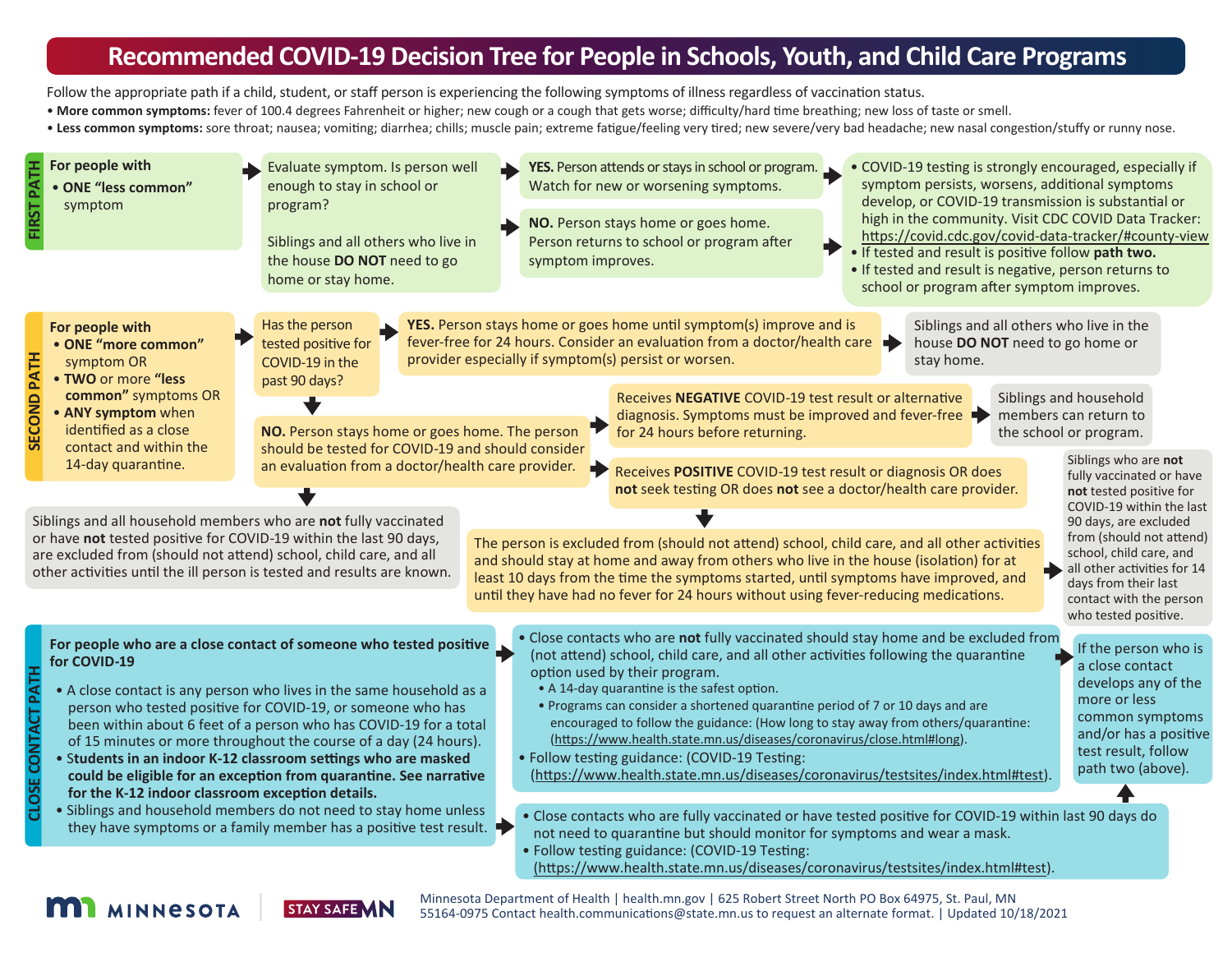# STAY SAFE MN

# **Narrative for the Recommended COVID-19 Decision Tree for People in Schools, Youth Programs, and Child Care Programs**

1 0 / 1 8 /2021

# **Introduction**

Schools, youth programs, and child care programs should follow the COVID-19 Decision Tree for all children, students, and staff members, who are experiencing symptoms of illness consistent with COVID-19, regardless of vaccination status.

COVID-19 symptoms fall into two groups:

- **More common** symptoms include one or more of these: fever of 100.4 degrees Fahrenheit or higher; new cough or a cough that gets worse; difficulty/hard time breathing; and new loss of taste or smell.
- **Less common** symptoms include two or more of these: sore throat; nausea; vomiting; diarrhea; chills; muscle pain; extreme fatigue/feeling very tired; new severe/very bad headache; and new nasal congestion/stuffy or runny nose.

# **Recommendations for people with COVID-19 symptoms**

After identifying the COVID-19 symptoms, schools, child care and youth programs should follow path one or path two as appropriate for the symptoms identified.

# **First path**

- 1. Use this first path when the person has only one symptom from the list of less common symptoms.
- 2. Next, evaluate the symptom. Is the person well enough to stay in school or in the program? Decide yes or no. **Siblings and all others who live in the house DO NOT need to go home or stay home.**
- 3. If yes, they are well enough, the person may attend or stay in the school or program. Watch for new or worsening symptoms.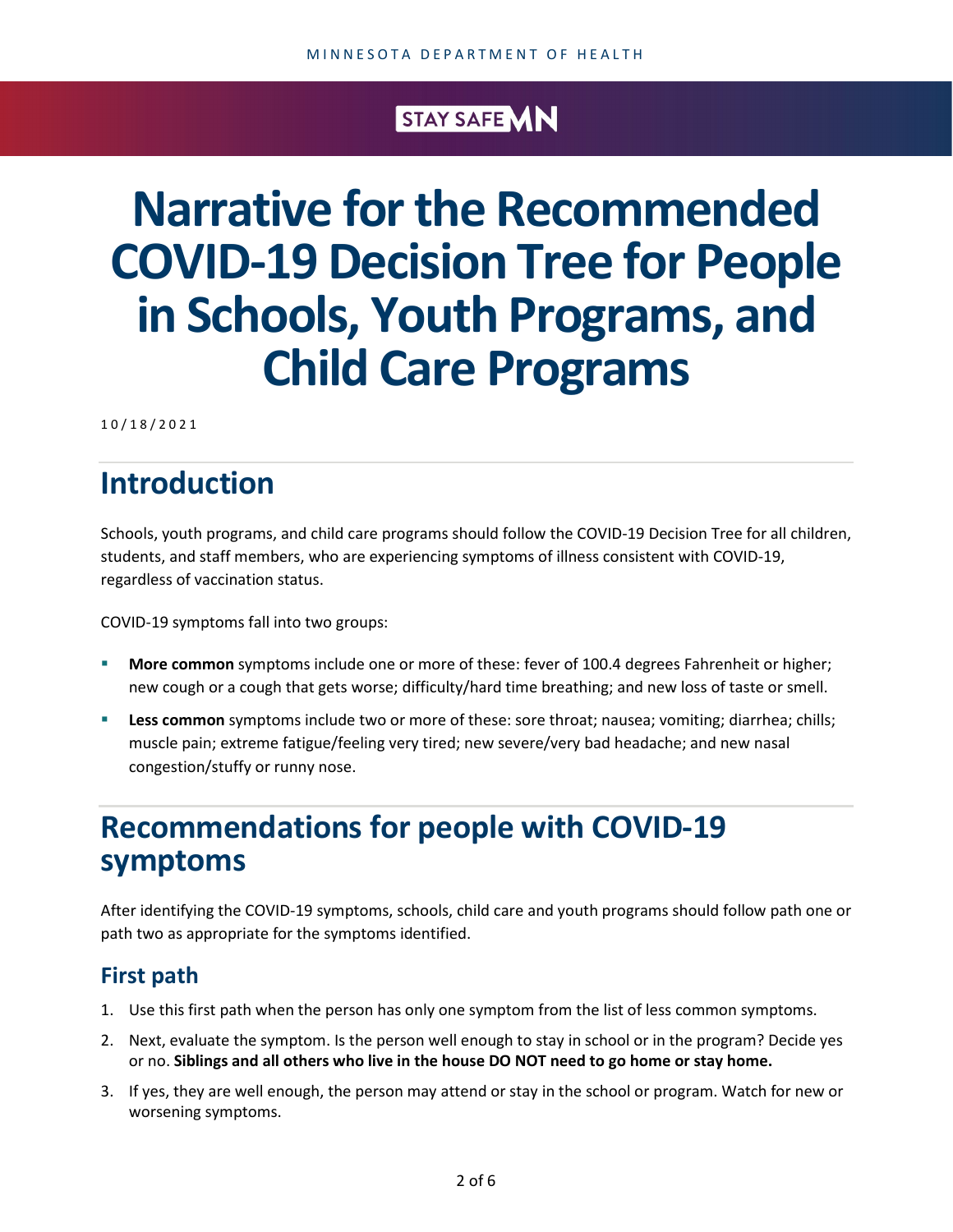- 4. If no, they are not well enough, the person should stay home or be sent home. The person can return to the school or program after the symptom improves.
- 5. With either a yes or no decision, COVID-19 testing is strongly encouraged, especially if the symptom persists, worsens, additional symptoms develop, or when COVID-19 transmission is substantial or high in the community. Visit CDC Covid Data Tracker [\(https://covid.cdc.gov/covid-data](https://covid.cdc.gov/covid-data-tracker/#vaccinations-county-view)[tracker/#vaccinations-county-view\).](https://covid.cdc.gov/covid-data-tracker/#vaccinations-county-view)
	- a. If the person is tested and the result is positive, follow the second path.
	- b. If the person is tested and the result is negative, the person can return to school or program after symptom improves.

# **Second path**

- 1. Use the second path when the person has one "more common" symptom, two or more "less common" symptoms, or any symptom when identified as a close contact and within the 14-day quarantine.
- 2. Next determine "has the person tested positive for COVID-19 in the past 90 days?"
- 3. If the person **DID test positive** for COVID-19 in the past 90 days, then the person stays home or goes home until the symptom(s) improve and is fever-free for 24 hours without fever-reducing medication. Consider an evaluation from a doctor/health care provider especially if symptom(s) persist or worsen.
	- a. Siblings and all others who live in the house DO NOT need to go home or stay home.
- 4. If the person **did NOT test positive** for COVID-19 in the past 90 days, the person stays home or goes home. The person should be tested for COVID-19 and should consider an evaluation from a doctor/health care provider.
	- a. Siblings and all household members, who are not fully vaccinated or have NOT tested positive for COVID-19 within the last 90 days, are excluded from (should not attend) school, child care, and all other activities until the ill person is tested and results are known.
	- b. If the person receives a **negative** COVID-19 test result or is told by their doctor or other health care provider that their symptoms are from something else (alternate diagnosis), and not from COVID-19, they can then go back to school or the program after their symptoms have improved and they are fever free for 24 hours without fever-reducing medication or as directed by their doctor or other health care provider.
- 5. Siblings and household members can return to the school, program, or other activities.
- 6. If the person receives a **positive** COVID-19 test result or diagnosis, or does **NOT** seek testing, or consult with a doctor/health care provider, then the person is excluded from (should not attend) school, child care, and all other activities. They should stay home and away from others who live in the house (isolation) for at least 10 days from the time the symptoms started until symptoms have improved, and until they have had no fever for 24 hours without fever-reducing medications.
- 7. Siblings who are **NOT** fully vaccinated or have **NOT** tested positive for COVID-19 within the last 90 days are excluded from (should not attend) school, child care, and all other activities for 14 days from their last contact with the positive person.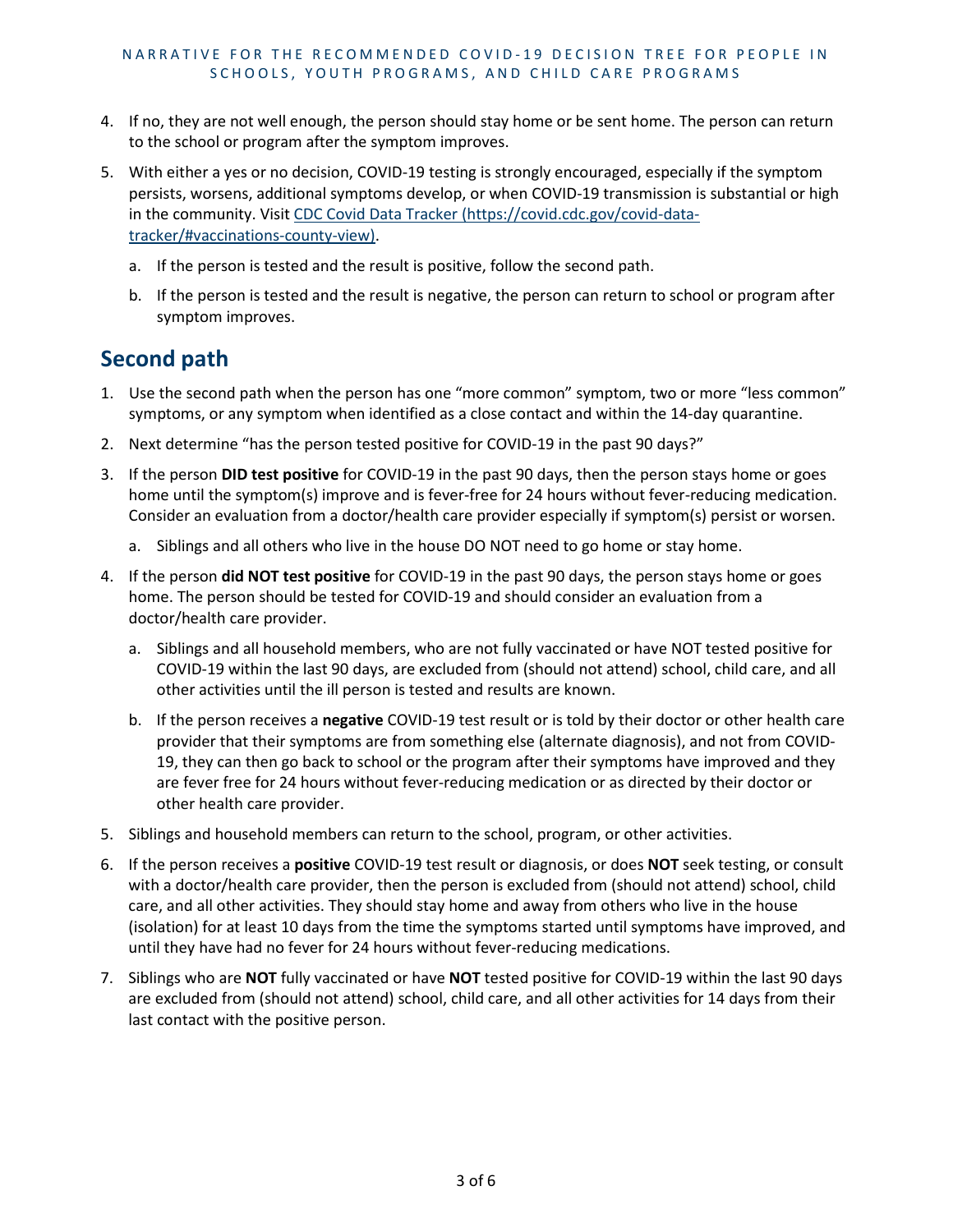#### NARRATIVE FOR THE RECOMMENDED COVID-19 DECISION TREE FOR PEOPLE IN SCHOOLS, YOUTH PROGRAMS, AND CHILD CARE PROGRAMS

### **Close contact path**

- 1. People who have close contact with someone who tests positive for COVID-19 should follow this path.
- 2. A close contact is ANY person who lives in the same household as a person who tested positive for COVID-19 OR someone who has been within 6 feet of a person who has COVID-19 for a total of 15 minutes or more throughout the course of a day (24 hours).
	- a. Quarantine exception: students in an indoor K-12 classroom who were within 3 to 6 feet of an infected student do not need to quarantine if both the infected student and the exposed student(s) correctly and consistently wore well-fitting masks the entire time. This exception does not apply to teachers, staff, or other adults in the indoor classroom setting.
	- b. For support in determining who may be eligible for this quarantine exception, review the [CDC:](https://www.cdc.gov/coronavirus/2019-ncov/community/schools-childcare/docs/close-contact-decision-tree.pdf)  [Decision Tree for Identifying COVID-19 Close Contacts in K-12 Schools](https://www.cdc.gov/coronavirus/2019-ncov/community/schools-childcare/docs/close-contact-decision-tree.pdf)  [\(www.cdc.gov/coronavirus/2019-ncov/community/schools-childcare/docs/close-contact-decision](https://www.cdc.gov/coronavirus/2019-ncov/community/schools-childcare/docs/close-contact-decision-tree.pdf)[tree.pdf\).](https://www.cdc.gov/coronavirus/2019-ncov/community/schools-childcare/docs/close-contact-decision-tree.pdf)
- 3. Siblings and household members do not need to stay home unless they develop symptoms or a family member has a positive COVID-19 test result.
	- a. Close contacts who are **not** fully vaccinated should stay home and be excluded from (not attend) school, child care, and all other activities, following the quarantine options used by their program.
		- i. A 14-day quarantine is the safest option.
- 4. Programs can consider a shortened quarantine period of seven or 10 days and should follow MDH guidance[: How long to stay away from others/quarantine](https://www.health.state.mn.us/diseases/coronavirus/close.html#long)  [\(https://www.health.state.mn.us/diseases/coronavirus/close.html#long\).](https://www.health.state.mn.us/diseases/coronavirus/close.html#long)
	- a. Close contacts should get tested following testing guidance[: COVID-19 Testing](https://www.health.state.mn.us/diseases/coronavirus/testsites/index.html)  [\(www.health.state.mn.us/diseases/coronavirus/testsites/index.html\).](https://www.health.state.mn.us/diseases/coronavirus/testsites/index.html)
- 5. If the person who is a close contact develops any symptoms of COVID-19 and/or has a positive COVID-19 test result, follow the second path.
	- a. Close contacts who are fully vaccinated or who have tested positive for COVID-19 within the last 90 days **do not** need to quarantine but should monitor for symptoms and wear a mask.
	- b. Close contacts should get tested following testing guidance[: COVID-19 Testing](https://www.health.state.mn.us/diseases/coronavirus/testsites/index.html)  [\(www.health.state.mn.us/diseases/coronavirus/testsites/index.html\).](https://www.health.state.mn.us/diseases/coronavirus/testsites/index.html)
- 6. If the person who is a close contact develops any symptoms of COVID-19 and/or has a positive COVID-19 test result, follow the second path.

#### **Additional resources**

- [Close Contacts and Tracing: COVID-19 \(www.health.state.mn.us/diseases/coronavirus/close.html\)](https://www.health.state.mn.us/diseases/coronavirus/close.html)
- [Quarantine Guidance for COVID-19 \(www.health.state.mn.us/diseases/coronavirus/quarguide.pdf\)](https://www.health.state.mn.us/diseases/coronavirus/quarguide.pdf)
- [CDC: When You've Been Fully Vaccinated \(www.cdc.gov/coronavirus/2019-ncov/vaccines/fully](https://www.cdc.gov/coronavirus/2019-ncov/vaccines/fully-vaccinated.html)[vaccinated.html\)](https://www.cdc.gov/coronavirus/2019-ncov/vaccines/fully-vaccinated.html)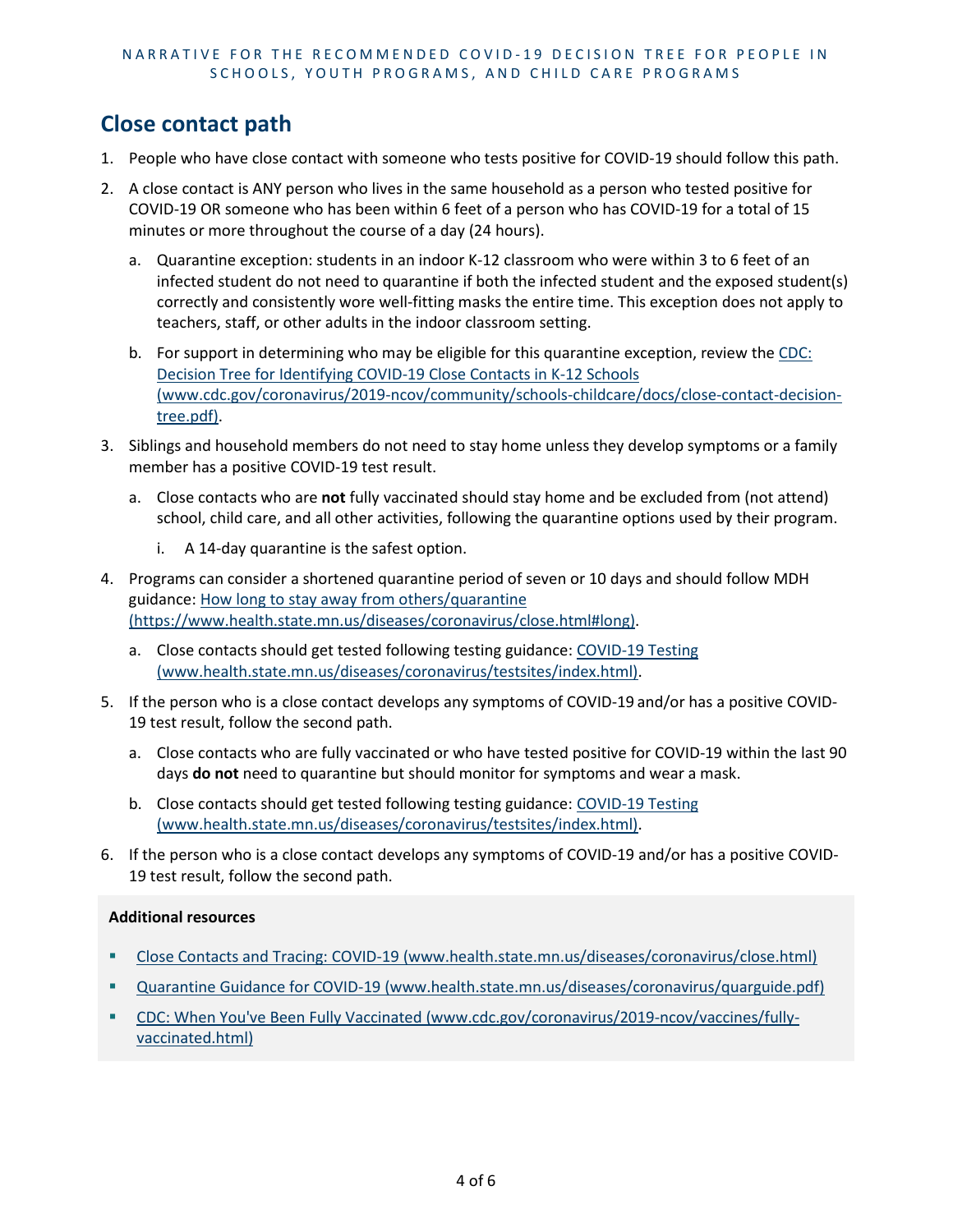# **Additional details and recommendations about the decision tree**

### **Symptoms**

- The symptoms listed are those most often identified among people who test positive for COVID-19.
- More common symptoms are seen more often among people who are confirmed to have COVID-19. They may be the only symptoms a person gets.
- Less common symptoms are identified and associated with people who are confirmed to have COVID-19 but are less specific to COVID-19. Less common symptoms may appear alone or with other less common symptoms.
- A fever of 100.4 degrees Fahrenheit or higher (taken by mouth) marks the point at which a person should stay home or be sent home for COVID-19. Schools and programs may also consider sending a person home with a fever lower than 100.4 degrees Fahrenheit. For low-grade fevers, schools and child care programs should follow their established policy or procedure or reference the [Hennepin County:](https://www.hennepin.us/daycaremanual)  [Infectious diseases in childcare settings and schools manual \(www.hennepin.us/daycaremanual\).](https://www.hennepin.us/daycaremanual)
- A "new" symptom is a symptom that is not something the person has on a regular basis or that is associated with a pre-existing condition. Pre-existing conditions are a sickness or physical disorder for which someone was treated, received medical advice, or took medication within 12 months before the start of illness.
- **The decision tree is recommended to evaluate symptoms (for each episode) for all children, including** those known to have a chronic condition. Depending upon the specific symptom or symptoms, the school nurse or child care provider, along with input from the parent or guardian, should determine if a condition is new or worsening and consider a medical evaluation.
- **Because COVID-19 symptoms and symptoms of many chronic conditions can overlap, people involved** with the care of children should consider the possibility that symptoms could be COVID-19 infection rather than assuming it is the just the chronic condition. Consider the level of virus transmission in the community, with a low threshold for recommending testing if the community levels are rising or high. Schools and programs should review and make decisions on a case-by-case, episode-by-episode basis.
- In general, "improved symptoms" means that a person no longer feels ill, they can keep up and do their daily routine just as they did before they were ill, and any remaining symptoms, such as a cough or runny nose, are very mild, intermittent, or infrequent and do not interfere with daily living.

### **Recommendations when considering evaluation by a health care provider**

 Evaluation by a health care provider is a recommended action to help confirm a diagnosis of COVID-19, establish an alternate diagnosis, to determine the need for COVID-19 testing. Medical evaluation and/or testing for COVID-19 may be considered for ANY of the symptoms listed, depending on suspicion of illness from a health care provider and availability of testing.